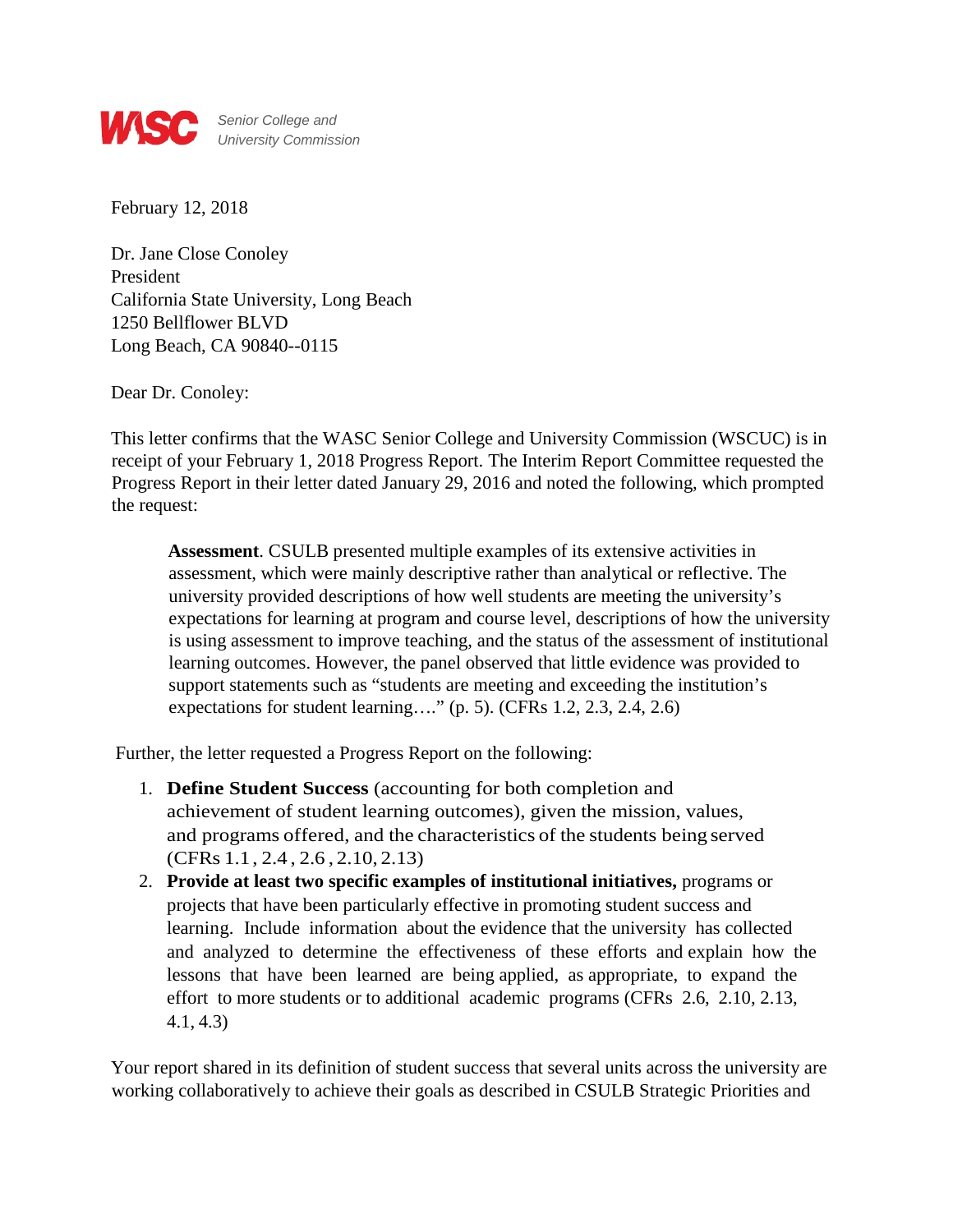Goals 2017-2020. Although the definition of student success shared in the first part of the report did not pertain specifically to student learning achievement, as requested in the Interim Report Committee request, which later changed to a Progress Report request, the two initiatives that followed in your report, the Highly Valued Degree Initiative, and the Core Competency Assessment Initiative did.

These Highly Valued Degree Initiative descriptions shared impressive results in achievement of improved persistence and graduation rates. The Core Competency Assessment Initiative described your continuing work and progress to engage in indirect and direct assessment of CSULB's core competencies. This work began with descriptive statistics of the numbers of departments expected to engage in direct assessment of a program level outcome, tied to a core competency, starting in the summer of 2018. It is understandable that the project has gotten off to a slow start, given the challenge presented by the Chancellor's Executive Order regarding general education. I look forward to seeing the outcomes of this project to measure core competencies in terms of learning outcomes achievement.

I anticipate seeing your ongoing impressive work to improve persistence and graduation at CSULB, as well as the results of the Core Competency Assessment Initiative demonstrating assessment goals and measurement toward those goals in your Reaffirmation Institutional Report due in the Spring of 2020. I will also look forward to seeing the results of your work on High Impact Practices on the achievement of learning outcomes goals.

Thank you for sharing this update on your assessment related achievements at CSULB.

Sincerely,

Loi mi

Lori Williams, PhD Vice President

Cc: Brian Jersky, Provost & Senior Vice President for Academic Affairs Jody Cormack, Interim Vice Provost for Academic Programs & Dean of Graduate Studies Sharlene Sayegh, Director of Program Review & Assessment & Accreditation Officer